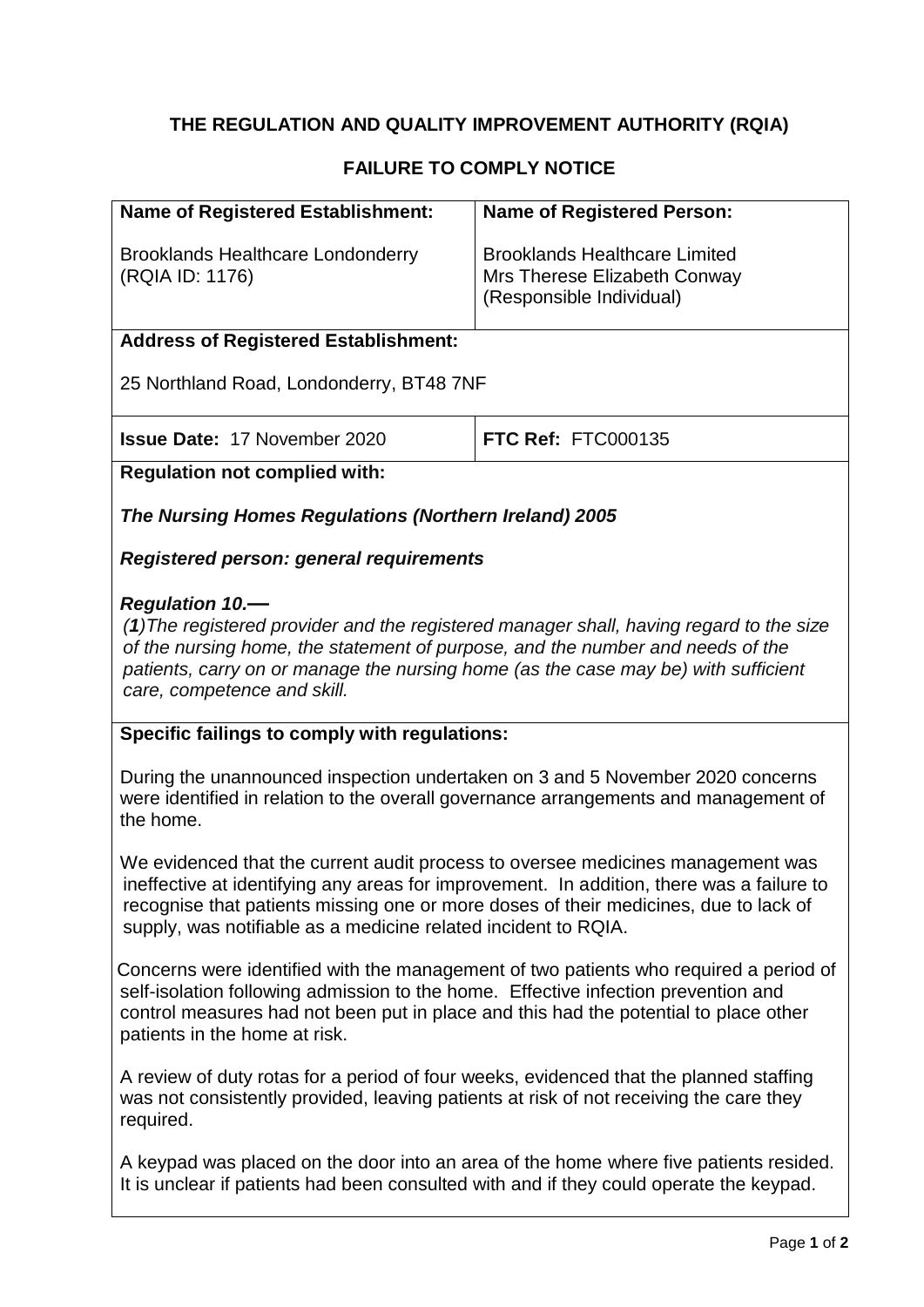There were no DOL safeguards in place for any of the five patients which left them at risk of their liberty being deprived.

The monthly monitoring reports completed under Regulation 29 were not effective in highlighting any shortfalls in the management of medicines, as they did not evidence the concerns identified by RQIA during this inspection.

### **Action required to comply with regulations:**

The registered persons must ensure that:

- robust auditing systems are developed and implemented which cover all aspects of medicines management; these must be effective in identifying any deficits to be addressed and monitored through an action plan
- there is oversight of the medicines management audit from senior management in Brooklands Healthcare Ltd
- systems are in place to ensure that RQIA and other relevant persons are notified when prescribed medicines are not available for administration
- a policy is in place to ensure that the self-isolation of patients is managed in accordance with DOH guidance
- the manager must demonstrate knowledge of the policy and procedure for the selfisolation of patients
- the planned staffing for registered nurses and care staff must be consistently provided to ensure there are sufficient staff on duty to meet the needs of the patients
- the manager must escalate deficits in staffing to the responsible individual
- an audit of the incidence of restraint and/or restrictive practices is undertaken to monitor progress in reducing the use of such practices to a minimum
- reports under Regulation 29 must be submitted to RQIA fortnightly within five working days of completion.

**The Registered Person may make written representations to the Chief Executive of RQIA regarding the issue of a failure to comply notice, within one month of the date of serving this notice.**

**Date by which compliance must be achieved: 18 January 2021 Signed……………………………………………………………… Director of Improvement**

*This notice is served under The Health and Personal Social Services (Quality, Improvement and Regulation) (Northern Ireland) Order 2003 and The Nursing Home Regulations (Northern Ireland) (2005)*

*It should be noted that failure to comply with some regulations is considered to be an offence and RQIA has the power under regulations to prosecute for specified offences.*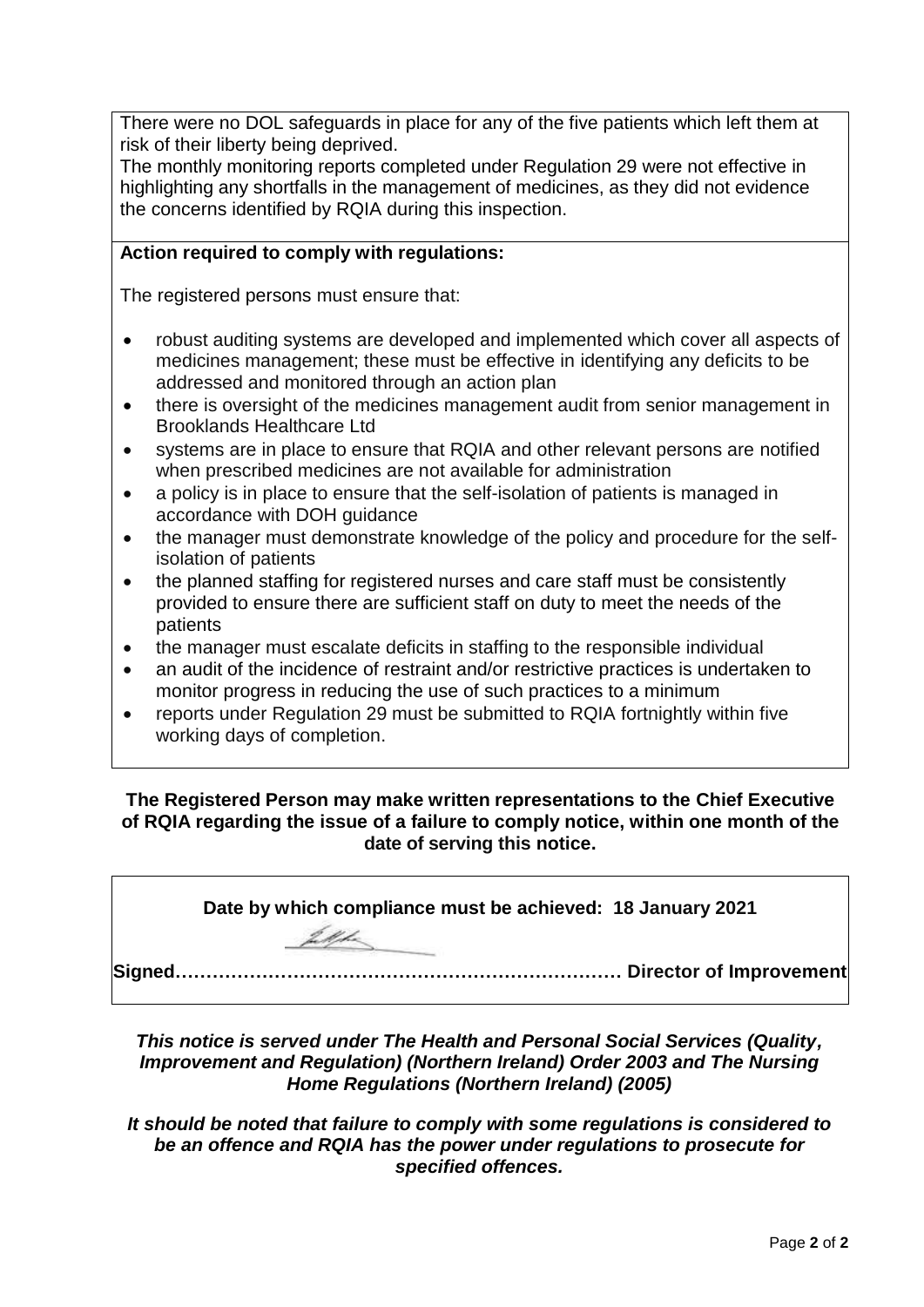# **THE REGULATION AND QUALITY IMPROVEMENT AUTHORITY (RQIA)**

## **FAILURE TO COMPLY NOTICE**

| <b>Name of Registered Establishment:</b>                                                                                                                                                                                                                                                                                                                                                                                                                                                                                                            | <b>Name of Registered Person:</b>                                                               |  |
|-----------------------------------------------------------------------------------------------------------------------------------------------------------------------------------------------------------------------------------------------------------------------------------------------------------------------------------------------------------------------------------------------------------------------------------------------------------------------------------------------------------------------------------------------------|-------------------------------------------------------------------------------------------------|--|
| <b>Brooklands Healthcare Londonderry</b><br>(RQIA ID: 1176)                                                                                                                                                                                                                                                                                                                                                                                                                                                                                         | <b>Brooklands Healthcare Limited</b><br>Ms Therese Elizabeth Conway<br>(Responsible Individual) |  |
| <b>Address of Registered Establishment:</b>                                                                                                                                                                                                                                                                                                                                                                                                                                                                                                         |                                                                                                 |  |
| 25 Northland Road, Londonderry, BT48 7NF                                                                                                                                                                                                                                                                                                                                                                                                                                                                                                            |                                                                                                 |  |
| <b>Issue Date: 17 November 2020</b>                                                                                                                                                                                                                                                                                                                                                                                                                                                                                                                 | FTC Ref: FTC000136                                                                              |  |
| <b>Regulation not complied with:</b>                                                                                                                                                                                                                                                                                                                                                                                                                                                                                                                |                                                                                                 |  |
| The Nursing Homes Regulations (Northern Ireland) 2005                                                                                                                                                                                                                                                                                                                                                                                                                                                                                               |                                                                                                 |  |
| <b>Regulation 13.-</b><br>(4) Subject to paragraph (5), the registered person shall make suitable arrangements<br>for the ordering, storage, stock control, recording, handling, safe keeping, safe<br>administration and disposal of medicines used in or for the purposes of the nursing<br>home to ensure that -<br>(b) medicine which is prescribed is administered as prescribed to the patient for whom<br>it is prescribed, and to no other patient; and<br>(c) a written record is kept of the administration of any medicine to a patient. |                                                                                                 |  |
| Specific failings to comply with regulations:                                                                                                                                                                                                                                                                                                                                                                                                                                                                                                       |                                                                                                 |  |
| During an unannounced inspection on 3 November 2020 concerns were identified<br>with the management of medicines. The findings clearly highlighted that robust<br>arrangements were not in place to oversee and ensure that safe systems were in<br>place and patients were receiving their medicines as prescribed.                                                                                                                                                                                                                                |                                                                                                 |  |

Significant concerns were raised as a third of patients were identified as having missed one or more doses of their medicines, due to these being out of stock over the last month; therefore these patients have not been receiving their prescribed care and treatment.

Issues were identified in relation to the storage of medicines; not all medicines were stored in accordance with the manufacturers' instructions, three medicines were not labelled and the date of opening was not recorded on all limited shelf life medicines.

Review of the medicine administration records indicated there were several instances were staff had copied the medicine codes from the previous entries, for example, one medicine, prescribed three times per week, was recorded erroneously as having been administered on six consecutive days.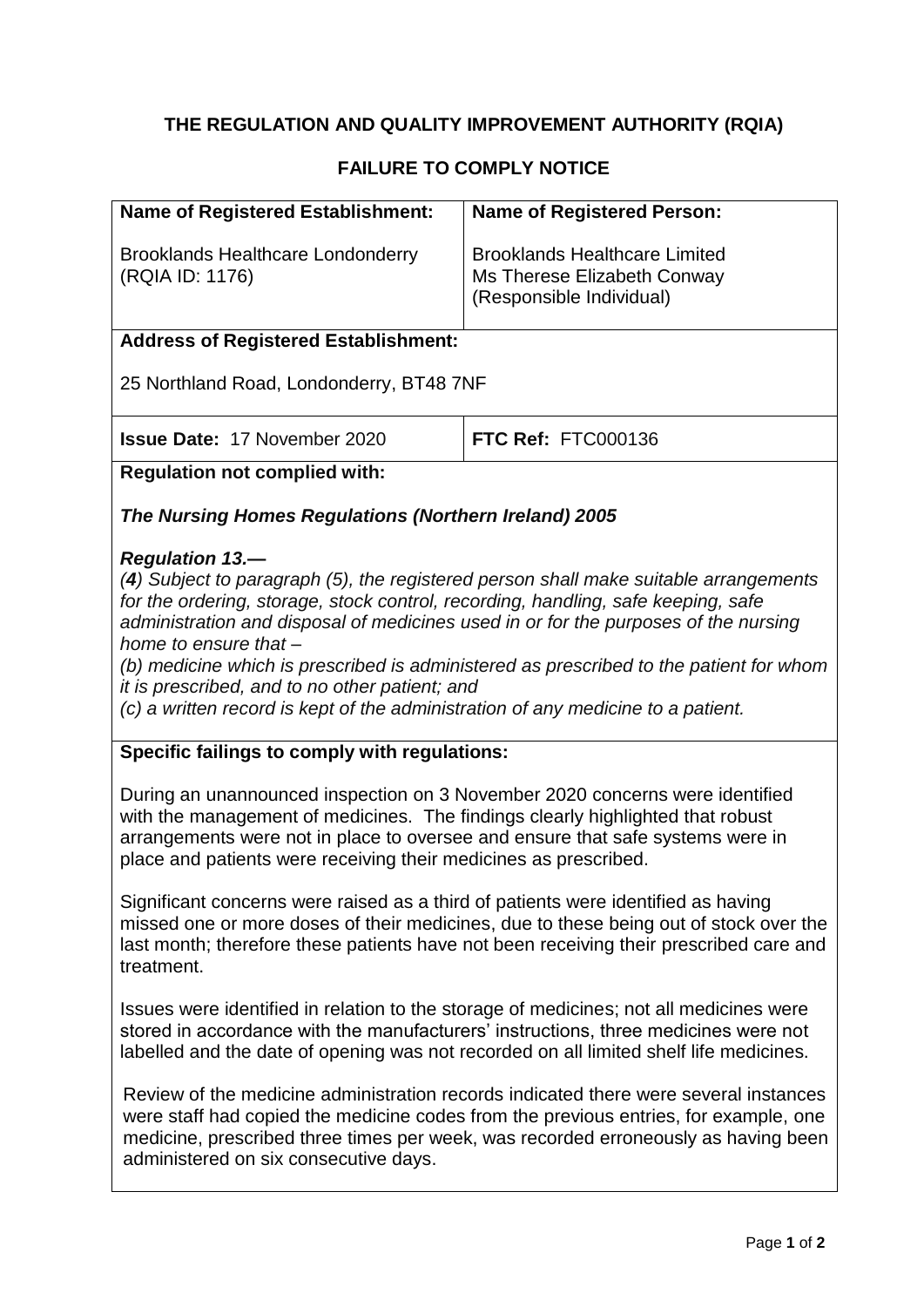These issues also highlight that training in medicines management, staff roles and responsibilities and professional accountability is necessary.

#### **Action required to comply with regulations:**

The registered persons must ensure that:

- systems are in place so that patients have a continuous supply of their prescribed medicines
- medicines are stored in accordance with the manufacturers' instructions, all medicines are labelled appropriately and the date of opening is recorded on all limited shelf life medicines
- records of administered medicines are accurately completed
- staff receive training in the management of medicines, their roles and responsibilities and professional accountability

**The Registered Person may make written representations to the Chief Executive of RQIA regarding the issue of a failure to comply notice, within one month of the date of serving this notice.**

| Date by which compliance must be achieved: 18 January 2021 |
|------------------------------------------------------------|
|                                                            |
|                                                            |
|                                                            |

*This notice is served under The Health and Personal Social Services (Quality, Improvement and Regulation) (Northern Ireland) Order 2003 and The Nursing Home Regulations (Northern Ireland) (2005)*

*It should be noted that failure to comply with some regulations is considered to be an offence and RQIA has the power under regulations to prosecute for specified offences.*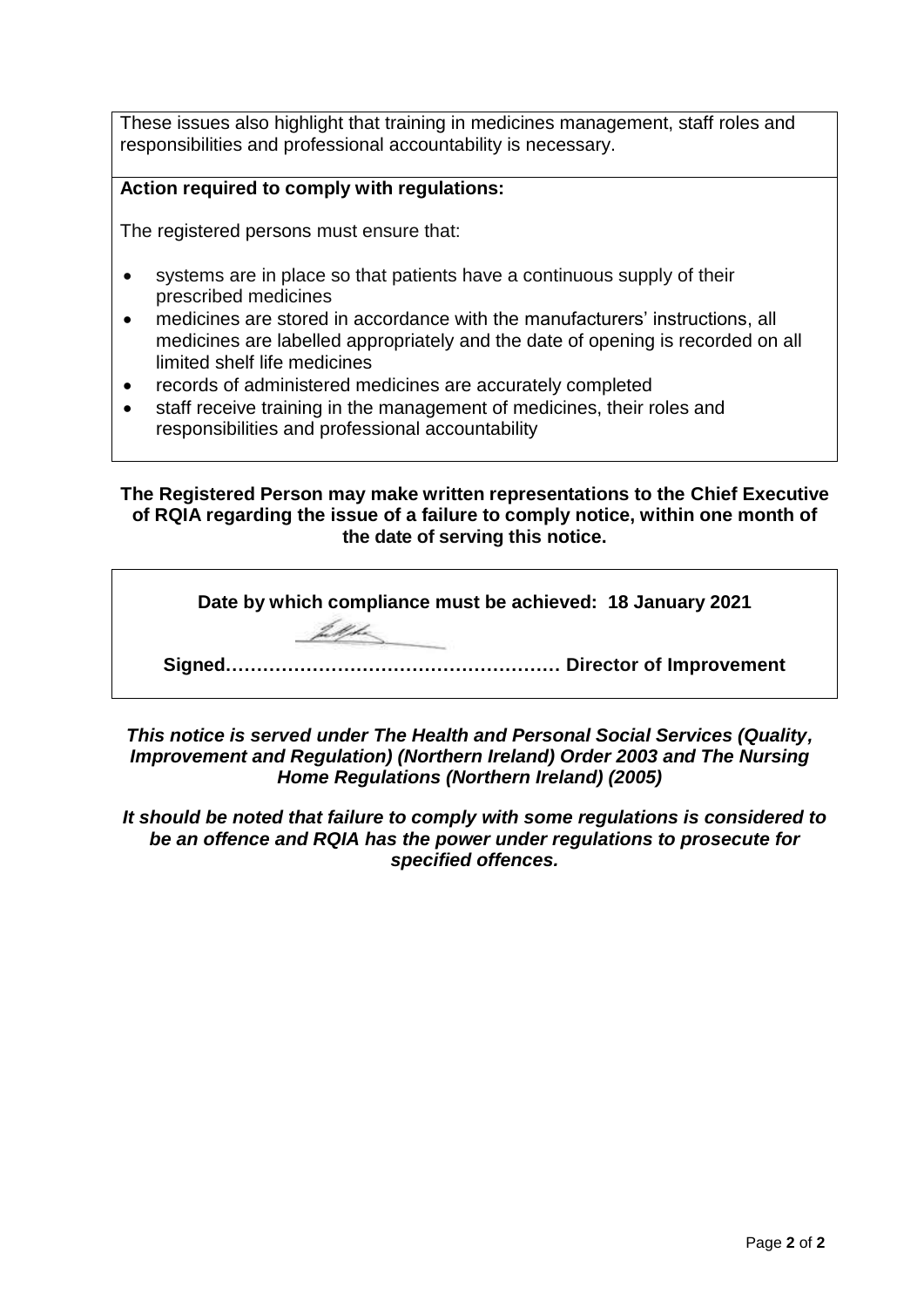# **THE REGULATION AND QUALITY IMPROVEMENT AUTHORITY (RQIA)**

# **FAILURE TO COMPLY NOTICE**

| <b>Name of Registered Establishment:</b>                                                                                                                                                                                                                                                                                                      | <b>Name of Registered Person:</b>                                                                                                                                              |  |
|-----------------------------------------------------------------------------------------------------------------------------------------------------------------------------------------------------------------------------------------------------------------------------------------------------------------------------------------------|--------------------------------------------------------------------------------------------------------------------------------------------------------------------------------|--|
| <b>Brooklands Healthcare Londonderry</b><br>(RQIA ID: 1176)                                                                                                                                                                                                                                                                                   | <b>Brooklands Healthcare Limited</b><br>Mrs Therese Elizabeth Conway<br>(Responsible Individual)                                                                               |  |
| <b>Address of Registered Establishment:</b>                                                                                                                                                                                                                                                                                                   |                                                                                                                                                                                |  |
| 25 Northland Road, Londonderry, BT48 7NF                                                                                                                                                                                                                                                                                                      |                                                                                                                                                                                |  |
| <b>Issue Date: 17 November 2020</b>                                                                                                                                                                                                                                                                                                           | <b>FTC Ref: FTC000137</b>                                                                                                                                                      |  |
| <b>Regulation not complied with:</b>                                                                                                                                                                                                                                                                                                          |                                                                                                                                                                                |  |
| The Nursing Homes Regulations (Northern Ireland) 2005                                                                                                                                                                                                                                                                                         |                                                                                                                                                                                |  |
| <b>Further requirements as to health and welfare</b>                                                                                                                                                                                                                                                                                          |                                                                                                                                                                                |  |
| <b>Regulation 14.—</b><br>(4) The registered person shall make arrangements, by training staff or by other<br>measures, to prevent patients being harmed or suffering abuse or being placed at risk<br>of harm or abuse.                                                                                                                      |                                                                                                                                                                                |  |
| Specific failings to comply with regulations:                                                                                                                                                                                                                                                                                                 |                                                                                                                                                                                |  |
| During the inspection on 5 November 2020 concerns were identified with the<br>management of two patients who required a period of self-isolation following<br>admission to the home. Effective infection prevention and control measures had not<br>been put in place and this had the potential to place other patients in the home at risk. |                                                                                                                                                                                |  |
| A keypad was placed on the door into an area of the home where five patients<br>resided. It is unclear if patients had been consulted with and if they could operate the<br>keypad. There were no DOL safeguards in place for any of the five patients which left<br>them at risk of their liberty being deprived.                            |                                                                                                                                                                                |  |
| was not consistently provided, leaving patients at risk of not receiving the care they<br>required. One patient has been assessed by the Western Health and Social Care<br>Trust as requiring one to one supervision. It was unclear from the duty rotas,<br>provided when planned staffing levels were not maintained.                       | A review of duty rotas for a period of four weeks, evidenced that the planned staffing<br>documentation and discussion with the manager if this level of supervision was being |  |

Communication and staff knowledge in relation to the management of patients' dietary needs and in particular food allergies was poor.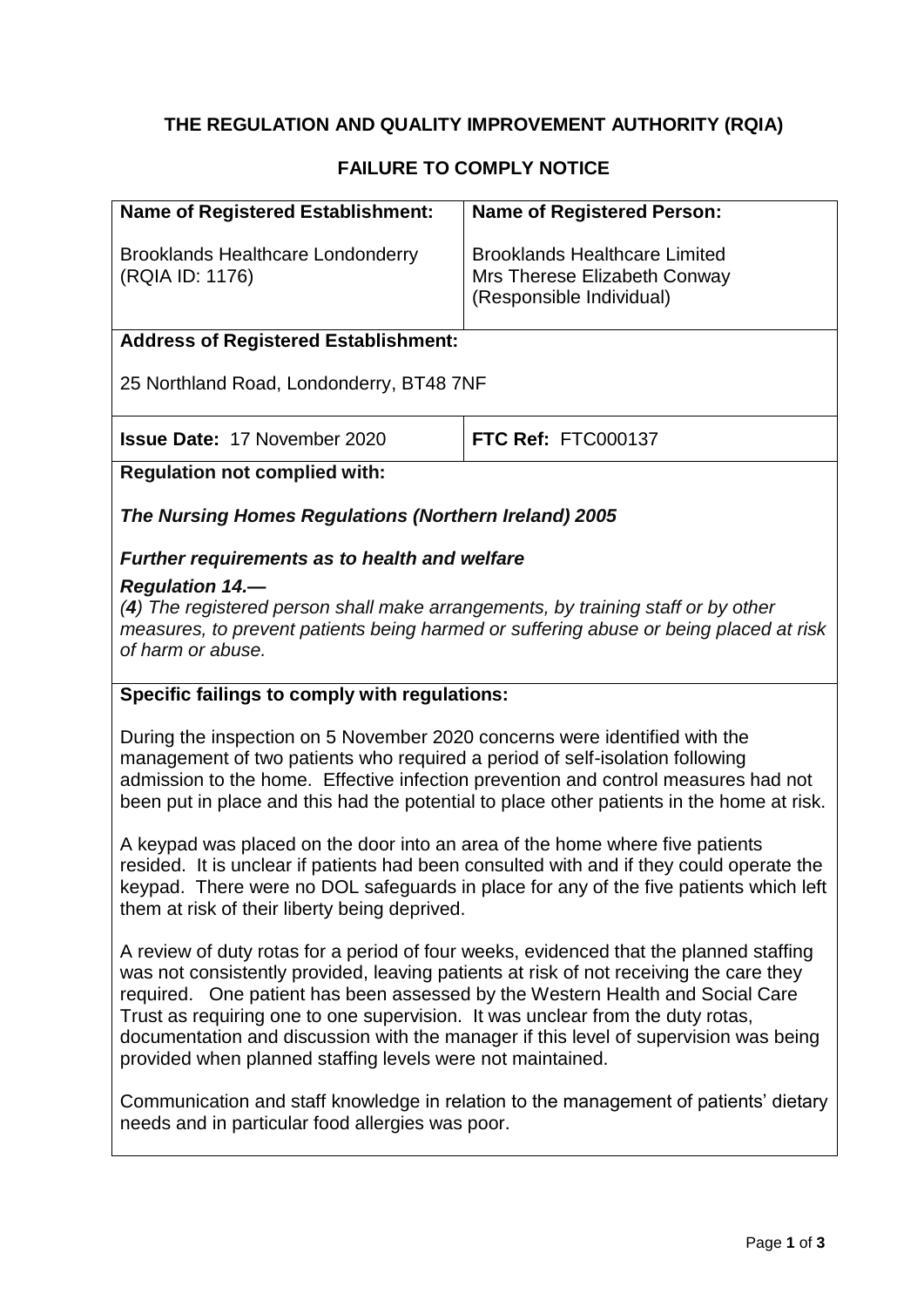A number of patients were assessed by Speech and Language Therapists (SALT) as requiring a modified diet. The International Dysphagia Diet Standardisation Initiative (IDDSI) terminology was not consistently applied and recorded to identify the texture required. All of the patients, irrespective of the level of their assessed need, were provided with the one consistency of meal. This approach to the modifying of diets is not person centred and may place patients at risk.

Records regarding the daily fluid intake for one identified patient were not accurately completed and there was no evidence that staff had checked to ensure the prescribed daily target volume had been achieved.

## **Action required to comply with regulations:**

The registered persons must ensure that:

- Staff adhere to the policy in place to ensure that the self-isolation of patients is managed in accordance with DOH guidance
- any room used by patients during their period of self-isolation must be effectively cleaned and records maintained to evidence cleaning
- the manager and staff must receive training in accordance with their roles and responsibilities in the The Mental Capacity Act (Northern Ireland) 2016 and the Deprivation of Liberty (DOL) Safeguards emphasising attitudinal and cultural change among staff in relation to restrictive practices used in the home
- the manager and staff can demonstrate their knowledge in relation to potentially restrictive practices and the deprivation of liberty safeguards
- where restrictive practices are used there is evidence that these are proportionate, necessary and the minimum required to reduce the identified risks
- any patients assessed as requiring one to one supervision must be provided with this level of supervision in accordance with their care plan
- records must clearly evidence how the one to one supervision is managed on a day by day basis
- the relevant health and social care trust must be informed of any incidence when one to one supervision has not been provided
- the management of the hand over report at the beginning of each shift must be reviewed to ensure that staff are fully informed of patient need at the time of their admission to the home
- care records of patients assessed as requiring a modified textured diet must be reviewed and the International Dysphagia Diet Standardisation Initiative (IDDSI) terminology used to identify the texture required.
- patients must be provided with the correct texture of diet in accordance with their individual assessed need
- when a total daily fluid volume has been prescribed, systems must be in place to ensure the records are accurately maintained and checked to ensure this target volume has been achieved